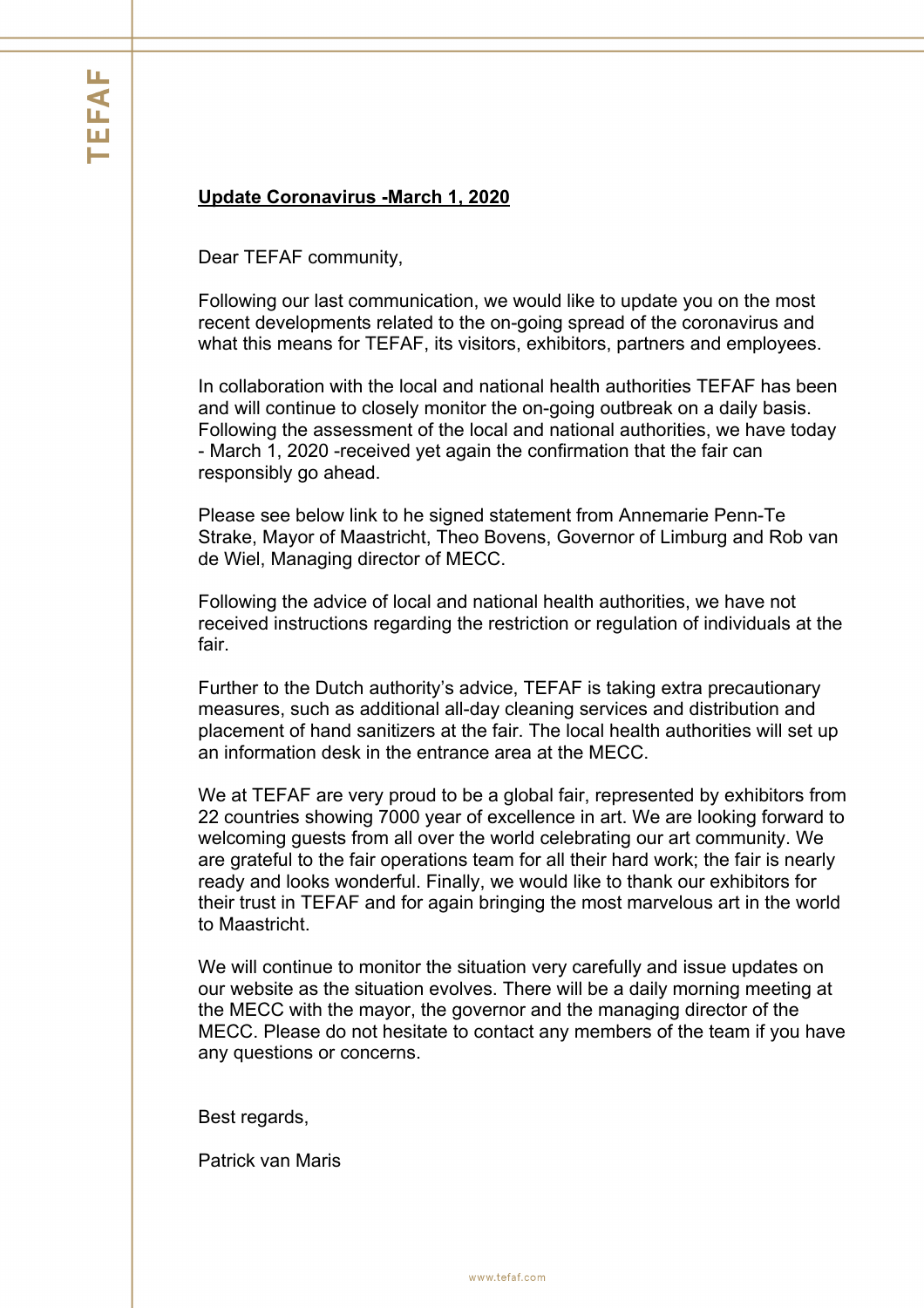

provincie limburg



To: Board TEFAF

Subject: Corona-virus

Maastricht, 01-03-2020

Dear board members,

In recent days we have held intensive consultations about the situation regarding the Corona virus and the upcoming edition of the TEFAF.

To answer the question whether TEFAF should be canceled in connection with the Corona-virus, the mayor is advised by RIVM (National Institute for Public Health and the Environment) and the South Limburg Security Region. The mayor receives real-time information from these services. Neither the recommendations of RIVM nor those of the Security Region give any reason to cancel TEFAF at this time.

National instructions are decisive for considerations of public order and safety and health. The mayor is in contact with the Ministry for this purpose. To date, there is no national directive to cancel (international) events in the Netherlands. If there are cases in the region people will be monitored in the region which will still be no reason for cancellation.

The local authorities feel, just like the TEFAF board, the responsibility for the well-being of the participants, customers and visitors to the exhibition. To this end, all possible precautionary measures are taken and attention is paid to a thorough information provision. There are, among other things, extra desinfectants, a health desk is set up and there are short lines of communication with the authorities.